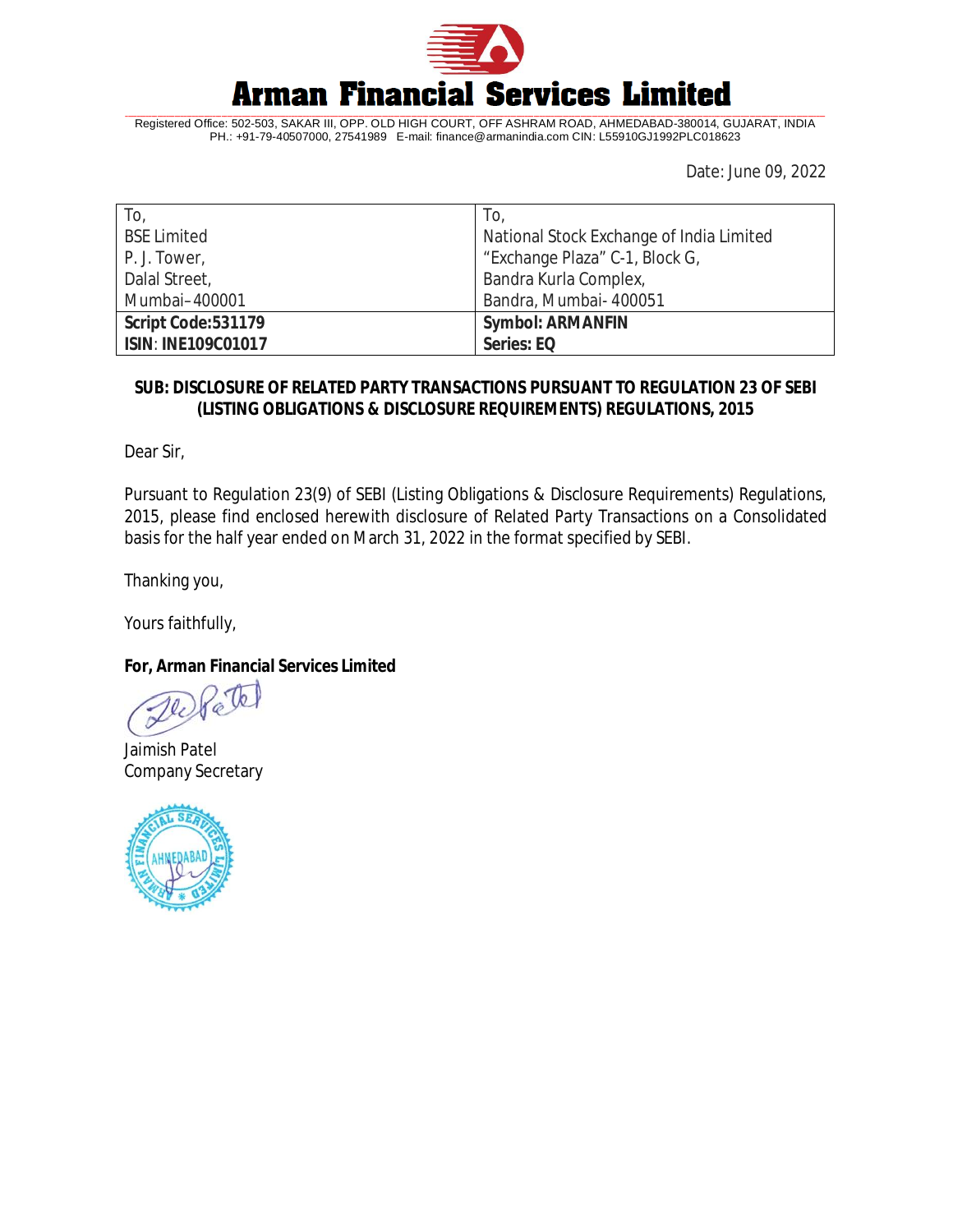## **Arman Financial Services Limited Disclosure of related party transactions for the half-year ended 31 March 2022**

**(Rs. In Lakhs)**

| undertaken.<br>Details of the counterparty<br>Type of related<br>Details of the<br>In case monies are due to<br>Value of the<br>Value of |                                                                          |                             |                                                                                    |                                                                                            |                                                                                                   |                                                  |                                                |                                                        |                                                                                                            | In case any financial |            |                                                                                    |                         |  |                                        | Additional disclosure of related party transactions - applicable only in case the<br>related party transaction relates to loans, inter-corporate deposits, advances or<br>investments made or given by the listed entity/subsidiary. These details need to<br>be disclosed only once, during the reporting period when such transaction was |
|------------------------------------------------------------------------------------------------------------------------------------------|--------------------------------------------------------------------------|-----------------------------|------------------------------------------------------------------------------------|--------------------------------------------------------------------------------------------|---------------------------------------------------------------------------------------------------|--------------------------------------------------|------------------------------------------------|--------------------------------------------------------|------------------------------------------------------------------------------------------------------------|-----------------------|------------|------------------------------------------------------------------------------------|-------------------------|--|----------------------------------------|---------------------------------------------------------------------------------------------------------------------------------------------------------------------------------------------------------------------------------------------------------------------------------------------------------------------------------------------|
| S. No                                                                                                                                    | party (listed entity<br>/subsidiary)<br>entering into the<br>transaction |                             |                                                                                    | partytransaction<br>related party<br>transaction<br>as approved<br>by the audit            |                                                                                                   | transaction<br>during the<br>reporting<br>period | either party as a result of<br>the transaction |                                                        | indebtedness is incurred<br>to make or give loans,<br>inter-corporate deposits,<br>advances or investments |                       |            | Details of the loans, inter-corporate deposits,<br>advances or investments         |                         |  |                                        |                                                                                                                                                                                                                                                                                                                                             |
|                                                                                                                                          | Name                                                                     | Name                        | Relationship of the<br>counterparty with the<br>listed entity or its<br>subsidiary |                                                                                            | committee                                                                                         |                                                  | Opening<br>balance                             | Closing<br>balance                                     | Nature of<br>indebtedn<br>ess (loan/<br>issuance of<br>debt/ any<br>other etc.)                            | Cost                  | Tenur<br>e | <b>Nature</b><br>(loan/<br>advance/<br>inter-<br>corporate<br>deposit<br>investmen | <b>stRate</b><br>$(\%)$ |  | Intere Tenure Secured<br>unsecur<br>ed | <b>Purpose for</b><br>which the funds<br>will be utilised<br>by the ultimate<br>recipient of funds<br>(end-usage)                                                                                                                                                                                                                           |
|                                                                                                                                          | Arman Financial<br>Services Limited                                      | Namra<br>Finance<br>Limited | Wholly owned<br>Subsidiary                                                         | <b>Interest Expense</b><br>Financial<br>Guarantee Income                                   | As approved<br>by Board<br>As approved<br>by Board                                                | 28.22<br>184.52                                  |                                                |                                                        |                                                                                                            |                       |            |                                                                                    |                         |  |                                        |                                                                                                                                                                                                                                                                                                                                             |
|                                                                                                                                          |                                                                          |                             |                                                                                    | Investment in<br>equity Shares<br>Amount of<br>Guarantee<br>Amount of Ioans<br>outstanding | As approved<br>by Board<br>As approved<br>by Board<br>As approved<br>by Board                     | 1,499.60                                         | 7,066.48                                       | 8,566.09<br>22,850.00 23,850.00<br>116,63.87 12,663.87 |                                                                                                            |                       |            |                                                                                    |                         |  |                                        |                                                                                                                                                                                                                                                                                                                                             |
| 2                                                                                                                                        | Arman Financial<br>Services Limited                                      | Mr. Jayendra<br>Patel       | Vice Chairman &<br>Managing director                                               | Remuneration &<br>Perquisites<br>(including bonus)                                         | As approved<br>by the Board<br>and within<br>the overall<br>limits<br>approved by<br>shareholders | 46.73                                            | 0.46                                           | 4.64                                                   |                                                                                                            |                       |            |                                                                                    |                         |  |                                        |                                                                                                                                                                                                                                                                                                                                             |
|                                                                                                                                          |                                                                          |                             |                                                                                    | <b>Interest Expense</b><br>on loan taken                                                   | 50.00                                                                                             | 2.36                                             | 29.00                                          |                                                        |                                                                                                            |                       |            |                                                                                    |                         |  |                                        |                                                                                                                                                                                                                                                                                                                                             |

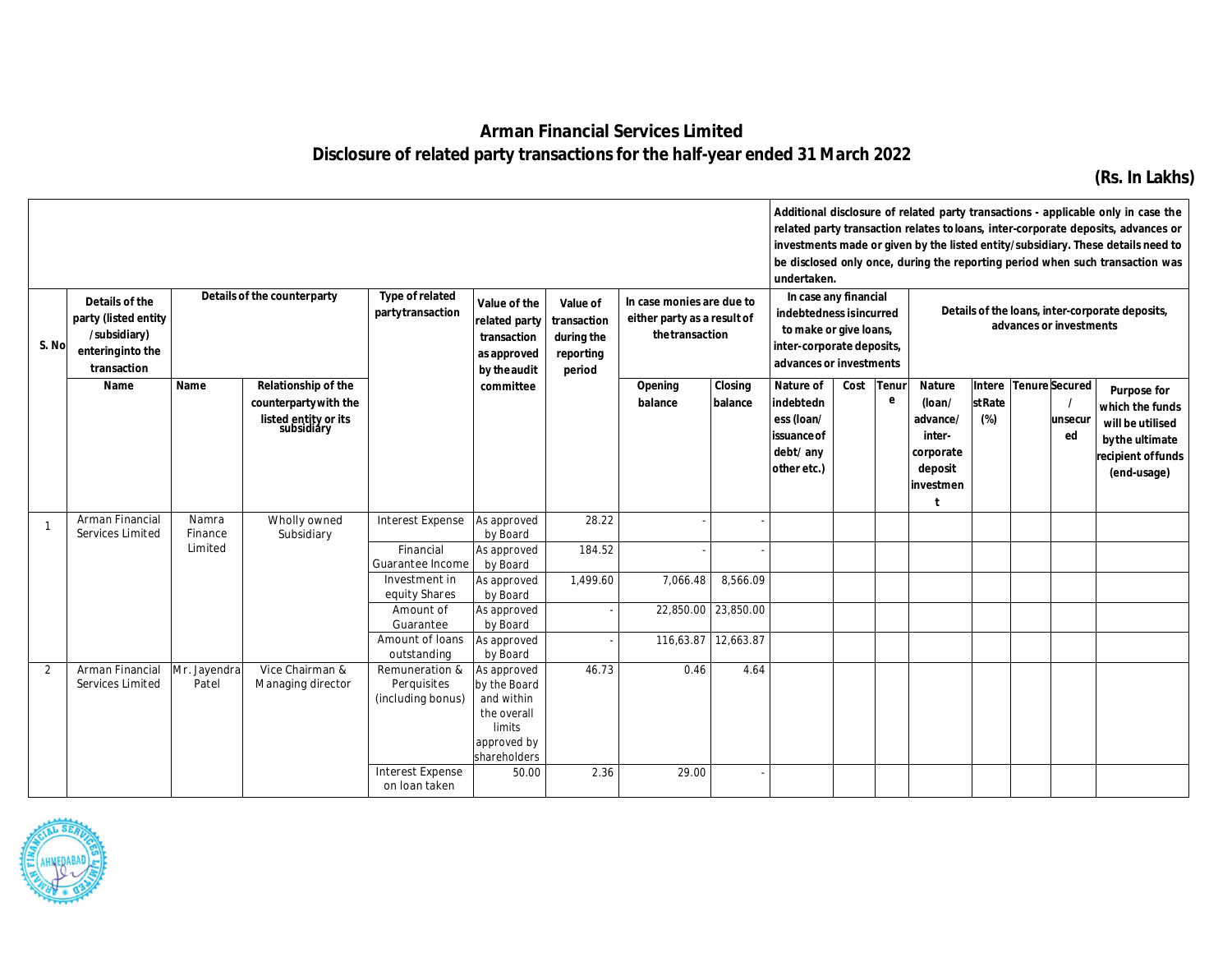| $\overline{3}$ | Arman Financial<br>Services Limited | Mr. Aalok<br>Patel                               | Joint Managing<br>Director                              | Remuneration &<br>Perquisites<br>(including bonus)<br>Interest Expense on | As approved<br>by the Board<br>and within<br>the overall<br>limits<br>approved by<br>Shareholders<br>50.00 | 31.29<br>0.17 | 0.62<br>2.30 | 0.83<br>0.00 |  |  |  |  |
|----------------|-------------------------------------|--------------------------------------------------|---------------------------------------------------------|---------------------------------------------------------------------------|------------------------------------------------------------------------------------------------------------|---------------|--------------|--------------|--|--|--|--|
|                |                                     |                                                  |                                                         | loan taken                                                                |                                                                                                            |               |              |              |  |  |  |  |
| $\overline{4}$ | Arman Financial<br>Services Limited | Mr. Vivek<br>Modi                                | <b>KMP</b><br>Chief Financial Officer                   | Remuneration &<br>Perquisites<br>(including bonus)                        | As per the<br>terms of<br>appointment                                                                      | 13.20         | 2.20         | 2.20         |  |  |  |  |
| 5              | Arman Financial<br>Services Limited | Mr. Jaimish<br>Patel                             | KMP<br><b>Company Secretary</b>                         | Remuneration &<br>Perquisites<br>(including bonus)                        | As per the<br>terms of<br>appointment                                                                      | 2.87          | 0.48         | 0.48         |  |  |  |  |
| 6              | Arman Financial<br>Services Limited | Mr. Aakash<br>Patel HUF                          | Karta is director                                       | Interest Expense on<br>loan taken                                         | 50.00                                                                                                      | 13.62         | 177.75       |              |  |  |  |  |
|                |                                     |                                                  |                                                         | Rent Expense                                                              | 2.50                                                                                                       | 1.03          |              |              |  |  |  |  |
| $\overline{7}$ | Arman Financial<br>Services Limited | Mr. Aalok<br>Patel HUF                           | Karta is Joint Managing Interest Expense on<br>director | loan taken                                                                | 50.00                                                                                                      | 0.14          |              |              |  |  |  |  |
| 8              | Arman Financial<br>Services Limited | Mr. Jayendra<br>Patel HUF                        | Karta is Vice<br>Chairman& Managing<br>Director         | Interest Expense on<br>Ioan taken                                         | 50.00                                                                                                      | 6.71          | 113.00       |              |  |  |  |  |
| $\overline{9}$ | Arman Financial<br>Services Limited | Mrs. Rita<br>Patel                               | Director                                                | Interest Expense on<br>loan taken                                         | 50.00                                                                                                      | 12.73         | 221.25       |              |  |  |  |  |
|                |                                     |                                                  |                                                         | Sitting fees                                                              | As approved<br>by Board                                                                                    | 0.45          |              |              |  |  |  |  |
|                |                                     |                                                  |                                                         | Rent Expense                                                              | 20.00                                                                                                      | 8.39          |              |              |  |  |  |  |
| 10             | Arman Financial<br>Services Limited | Namra<br>Holding &<br>Consultancy<br>Service LLP | Executive Directors are Interest Expense on<br>Partners | loan taken                                                                | 60.00                                                                                                      | 18.71         | 140.00       |              |  |  |  |  |
| 11             | Arman Financial<br>Services Limited | Raaj<br>Enterprise                               | Vice Chairman &<br>Managing Director is<br>proprietor   | Interest Expense on<br>Ioan taken                                         | 10.00                                                                                                      | 1.95          | 25.25        |              |  |  |  |  |
| 12             | Arman Financial<br>Services Limited | Mr. R. K.<br>Nagpal                              | Independent Director                                    | Sitting fees                                                              | As approved<br>by Board                                                                                    | 1.68          |              |              |  |  |  |  |
| 13             | Arman Financial<br>Services Limited | Mr. Aalok<br>Prasad                              | Independent Director                                    | Sitting fees                                                              | As approved<br>by Board                                                                                    | 1.15          |              |              |  |  |  |  |
| 14             | Arman Financial<br>Services Limited | Ms. Geeta<br>Solanki                             | <b>Independent Director</b>                             | Sitting fees                                                              | As approved<br>by Board                                                                                    | 0.53          |              |              |  |  |  |  |
| 15             | Arman Financial<br>Services Limited | Mr. Yash<br>Shah                                 | Independent Director                                    | Sitting fees                                                              | As approved<br>by Board                                                                                    | 0.98          |              |              |  |  |  |  |
| 16             | Arman Financial<br>Services Limited | Mrs. Sajni<br>Patel                              | Relative Of Key<br>Managerial Personnel                 | Rent Expense                                                              | 2.50                                                                                                       | 1.03          |              |              |  |  |  |  |